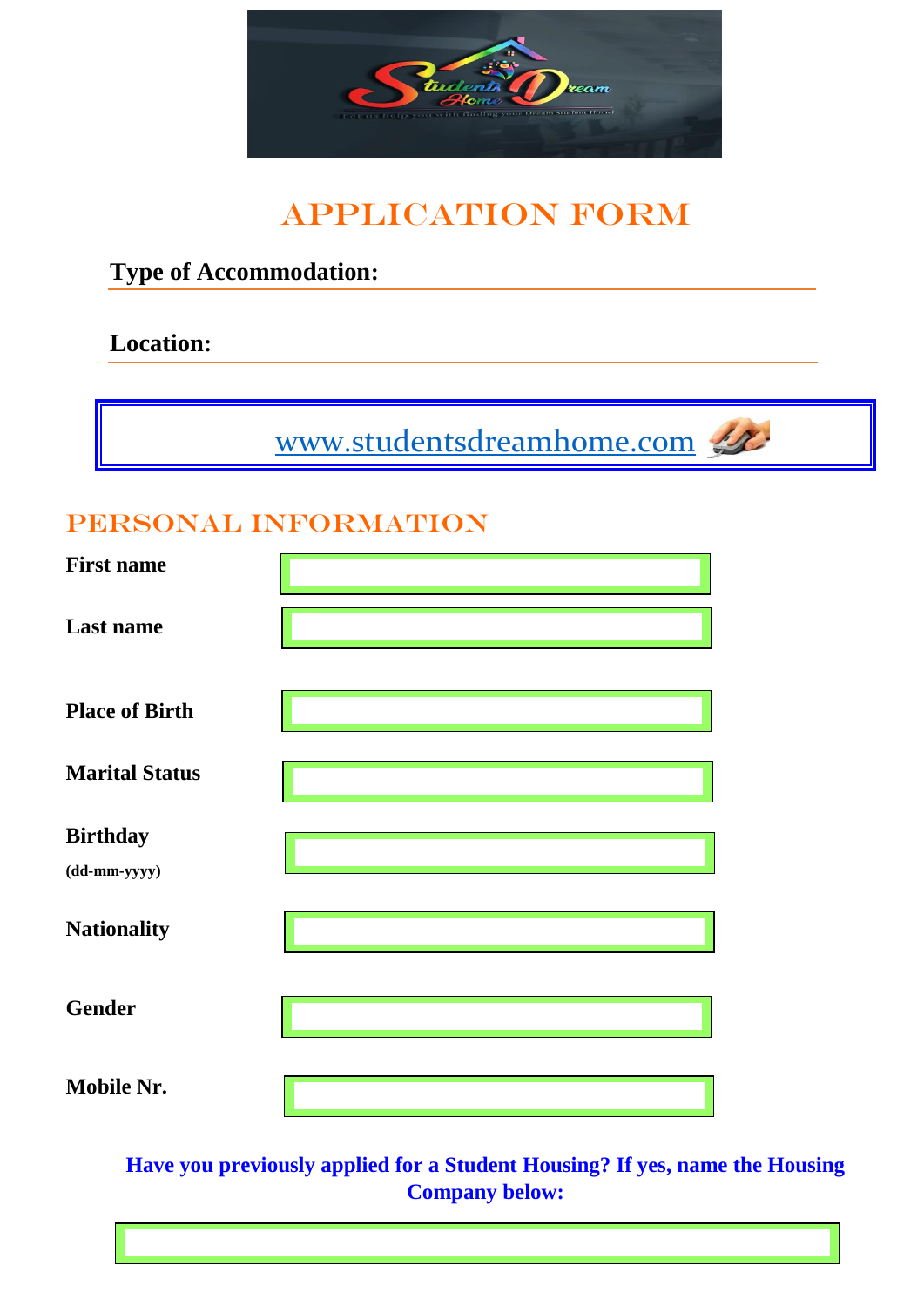

#### PARENT – FAWHER

| <b>First name</b> |  |
|-------------------|--|
| <b>Last name</b>  |  |
| Job               |  |

### PARENT – MOTHER

| <b>First name</b> |  |
|-------------------|--|
| Last name         |  |
| Job               |  |

**Number of Siblings also receiving Financial support from your Parents** 

### IN CASE OF EMERGENCY – DETAILS OF CONTACT PERSON

| <b>Full name(s)</b><br><b>Country</b> |  |
|---------------------------------------|--|
| <b>Phone</b><br><b>Email</b>          |  |
| <b>Address</b>                        |  |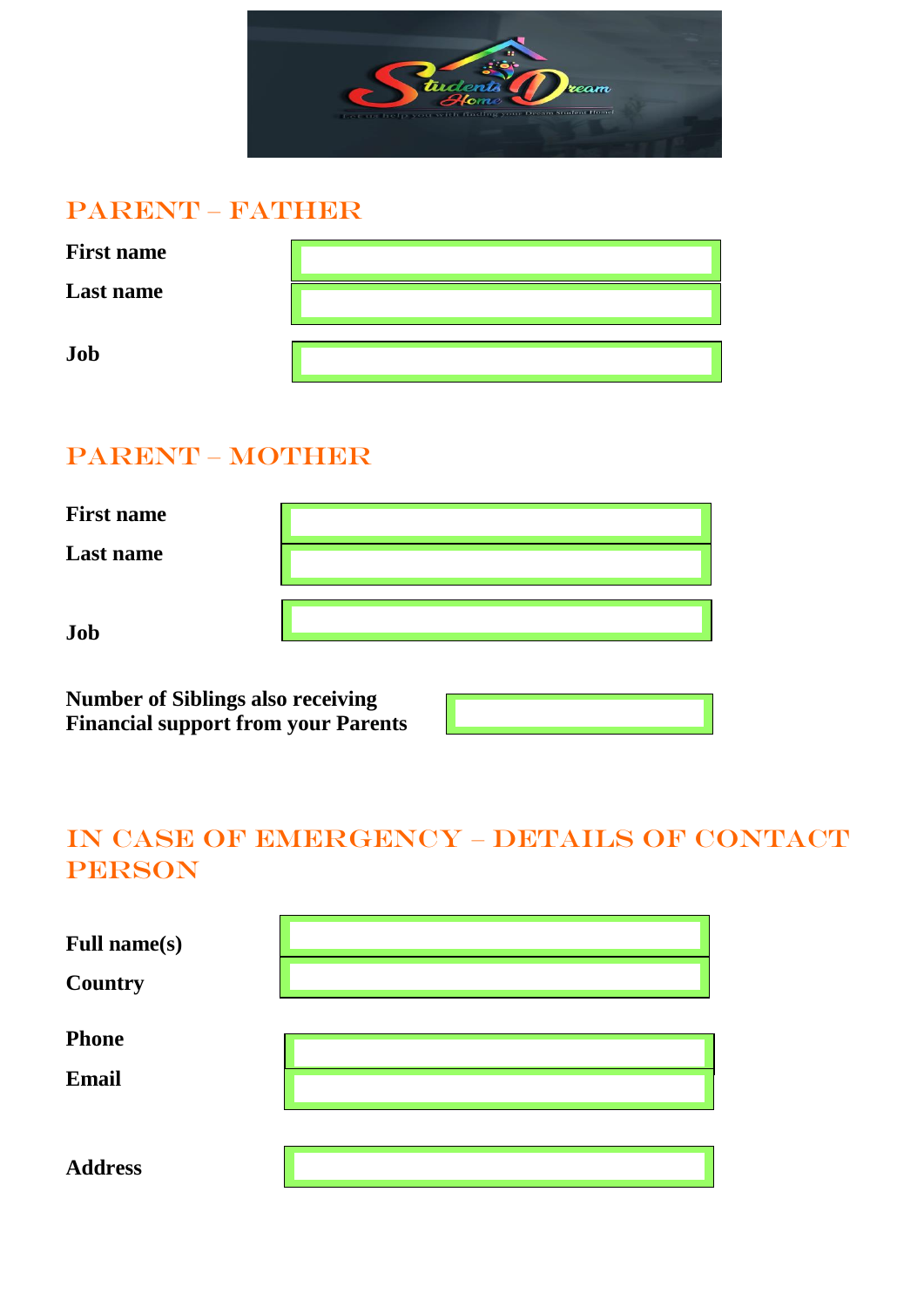

### EDUCATION STATE OF THE APPLICANT

| <b>First-year Student?</b>                             |  |
|--------------------------------------------------------|--|
| <b>Course of Study</b><br><b>University/College</b>    |  |
| <b>Study program</b>                                   |  |
| <b>Year of High School</b><br><b>Graduation</b> (yyyy) |  |
| Are you an Exchange Student?                           |  |
| <b>Name of Home University</b>                         |  |

### FOR NON – STUDENTS

| Internship/Job/Other<br>(Please specify)                    |  |
|-------------------------------------------------------------|--|
| Name of Employer/<br><b>Company name</b>                    |  |
| <b>Duration of Internship/Job</b><br><b>Position/Duties</b> |  |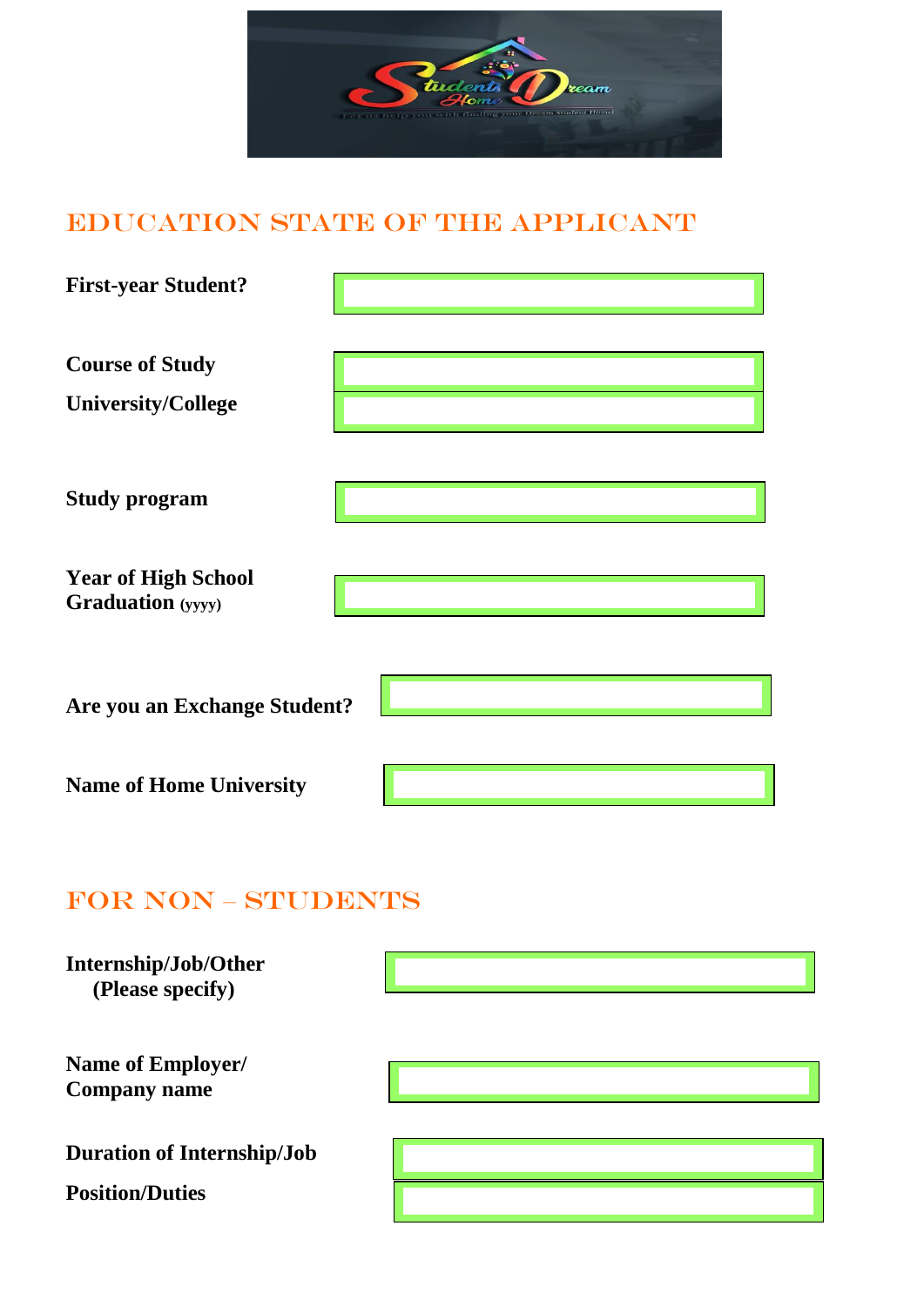

#### YOUR CURRENT ADDRESS

| <b>Country</b>                                 |  |
|------------------------------------------------|--|
| <b>Zip Code</b>                                |  |
| <b>Town/City</b><br><b>Street &amp; Number</b> |  |

### DURATION OF STAY

**Move-in Date Move-out Date**

#### **How did you get to know about Students Dream Home?**

**o Internet o Search engine (e.g. Google) o Family/Friends o Facebook o Other**

### DOCUMENTS TO BE ATTACHED

**Please attach the following documents together with the Completed Application Form and Send to:**

**[office@studentsdreamhome.com](mailto:studentsdreamhome1@gmail.com)**

- **Copy of Passport/ID**
- **Confirmation/Acceptance Letter of University Study (if applicable)**
- **Letter from Employer (if working)**

**A One-time Booking service fee of €250,- is Charged!**